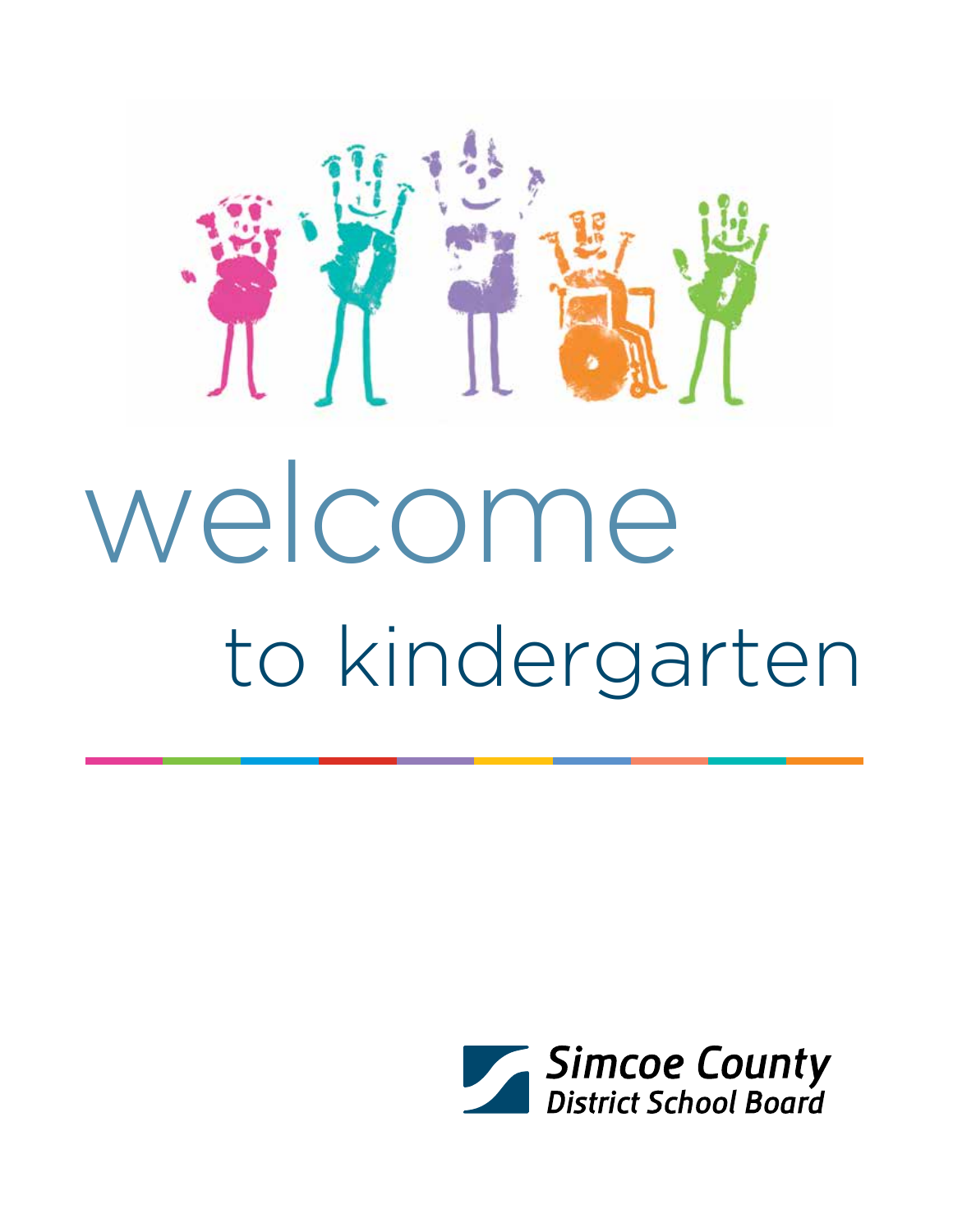## **The SCDSB welcomes you and your child to the Kindergarten years!**

Children begin a lifetime of learning at home. Kindergarten introduces them to the school years and helps to widen their learning horizons. These early years in education involve tremendous growth and learning. Parents and school staff, working together as partners, can help to ensure all children fully develop their potential. This is your school system. We wish you and your child a warm welcome and a future of exciting learning experiences.

#### **The learning journey**

Kindergarten is a German word meaning "a garden of children." Using this name for the first years of school expresses how strongly we believe that children have the opportunity to grow and develop at their own individual rates with appropriate programs and support. It is vital that home, school, and community co-operate to make this new beginning a secure and positive experience. Education is a life-long pursuit, beginning at birth and extending from home to school and on to the adult world.

Children develop at different rates and in different ways. Each child is unique and has individual needs. Some children will benefit more from one type of teaching strategy than another; some may need more time than others or additional resources to achieve the learning goals.



In addition, the many diverse languages and cultures of our students contribute to differences in the ways in which they develop and learn.

#### **From home to school and back again**

It is our shared responsibility to ensure that your child's first school experience will be a time remembered with joy and a sense of accomplishment. Simcoe County District School Board kindergarten teachers and early childhood educators strive to provide enriched, exciting and positive learning experiences for all students.

These experiences will be foundational building blocks for future personal and academic learning and success. We look forward to creating strong links between home and school so that we can make each child's learning journey a successful one.

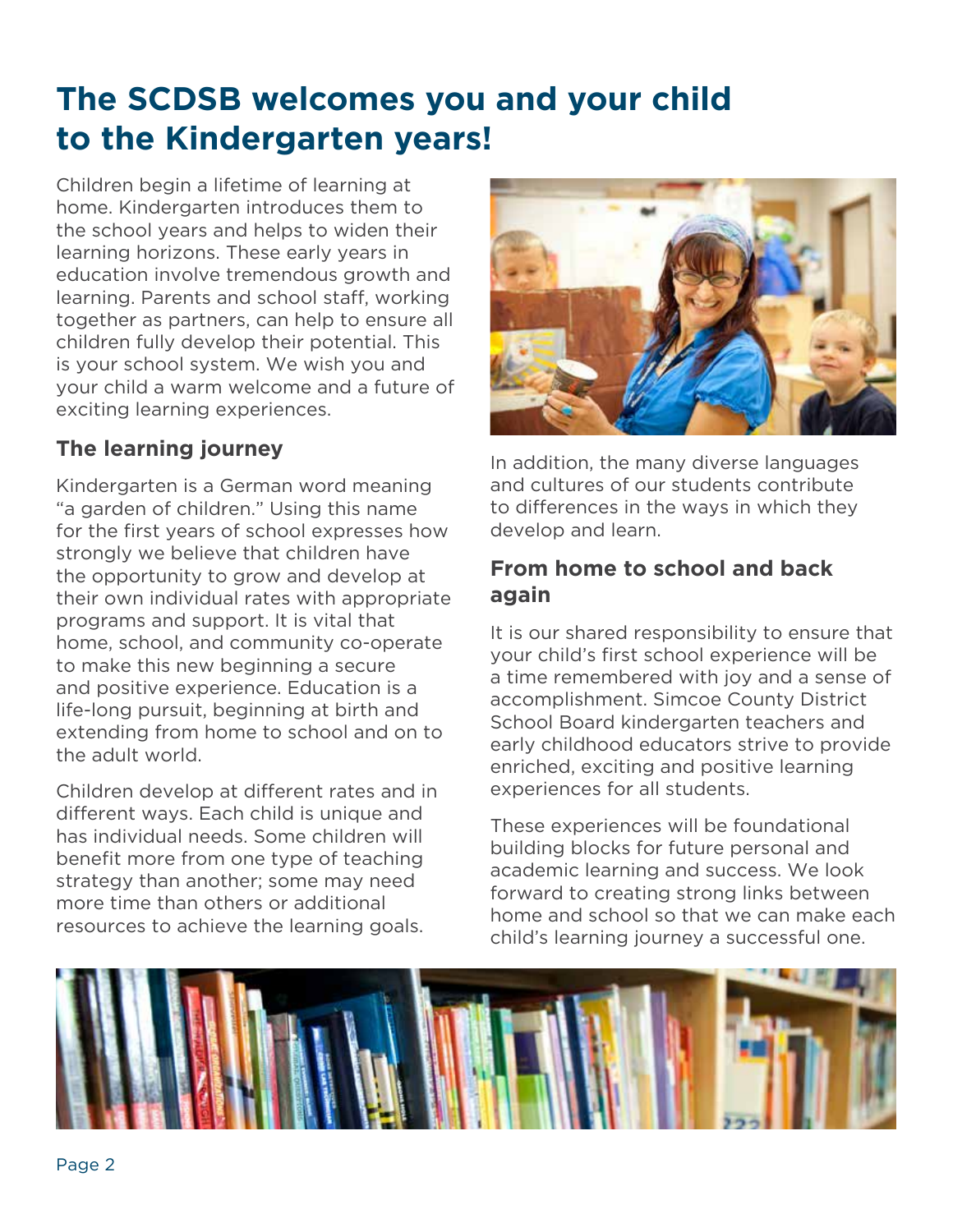## **Getting ready for Kindergarten: the first steps**

#### **Learning to look after belongings**

Kindergarten is an active environment. Comfortable and casual clothing will let your child participate without worrying about getting messy!

In Kindergarten, we help children develop independence. Your child will learn to dress and undress as independently as possible. So, it helps if the clothes are easy to take on and off. Please try to send a change of clothes in a labelled bag, to be kept at school…just in case.

It is helpful for your child to have more than one pair of shoes or slippers, one for indoors and one to wear outside. Please send shoes that have rubber soles and are easy for your child to put on. Velcro shoes are a good choice.

Your child also needs a bag that is large enough to hold a lunch and books. If your child uses a backpack, it should not be adult sized because it may be too heavy for a small back.

#### **Playing and exploring outside**

Outdoor activities are part of the daily kindergarten program. When you help your child dress for school, consider the weather so he or she will be comfortable outside.





Generally, if your child is not well enough to go outside, he or she is not well enough to be at school.

#### **Managing the washroom alone**

Kindergarten children use the washroom independently while at school. Be sure your child can wash hands with soap and water and manage clothing as independently as possible.

#### **Before school starts**

If possible, visit the school, walk around the playground, look at the building and talk about the wonderful things that will happen at school.

#### **On the first day of school**

- Be calm and positive about the new experience.
- Talk about the fun things your child will be doing.
- Take your child to the bus or school on time.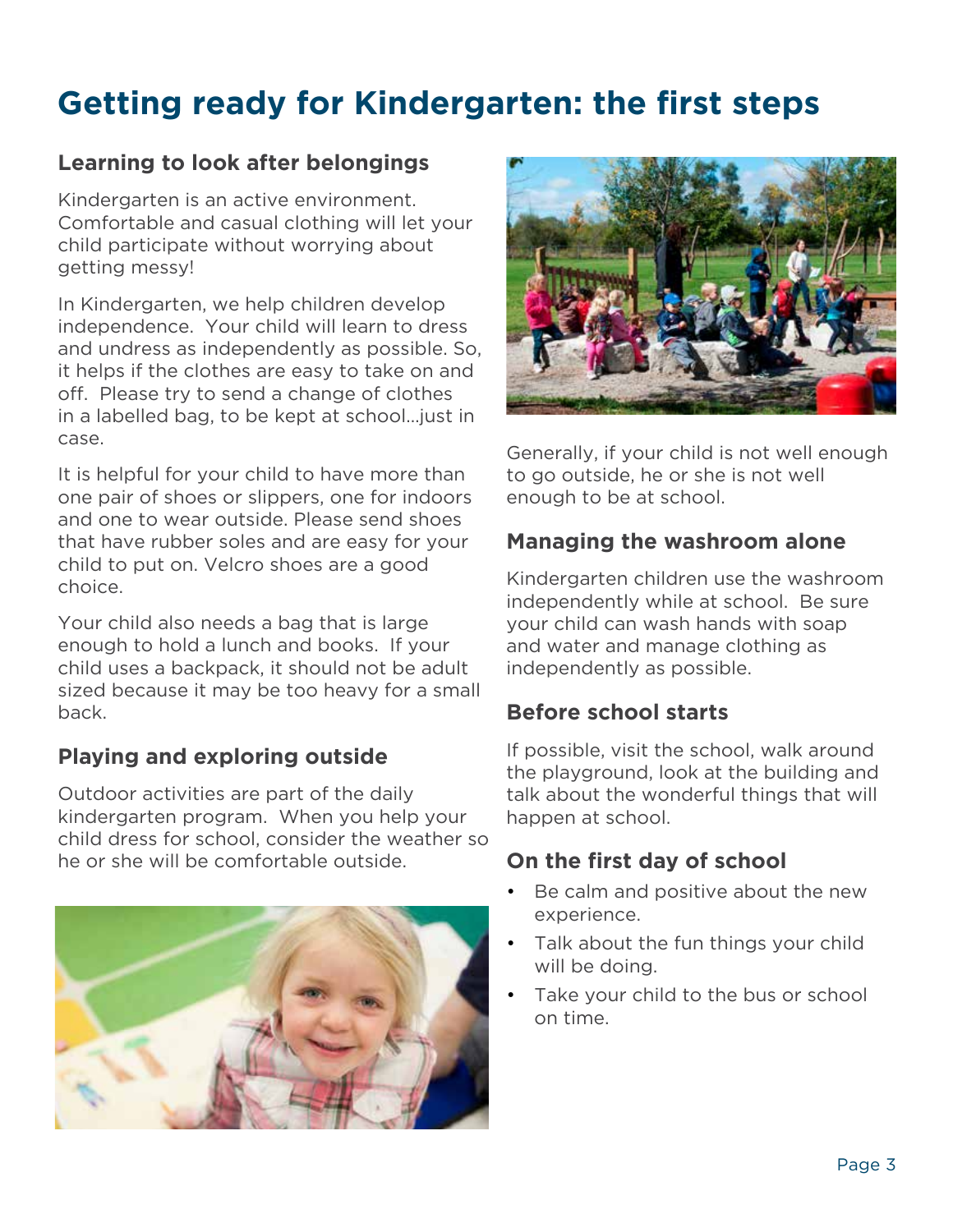## **Getting ready for Kindergarten: the first steps**

#### **Saying goodbye**

Give your child a "magic" kiss on his or her hand. These kisses don't wash off and can be used whenever the child feels lonely or misses a parent.

Reassure your child that you know he or she will be fine.

Give your child another kiss and then calmly leave. It is usually easier for a tearful child to calm down when the parent is not there.



#### **"Is it lunch yet?"**

Your child will need a lunch bag or box that can be easily opened and closed. It is important to pack healthy foods that:

- are easy to open independently;
- can be repacked if not finished;
- do not require heating (if you wish to send warm foods please use a thermos);
- are in reusable or recyclable containers (remember to include utensils if needed);
- are peanut- and nut-free.

For healthy lunch and snack ideas contact the Simcoe Muskoka District Health Unit at: www.simcoemuskokahealth.org or call 1-877-721-7520 ext. 8813.



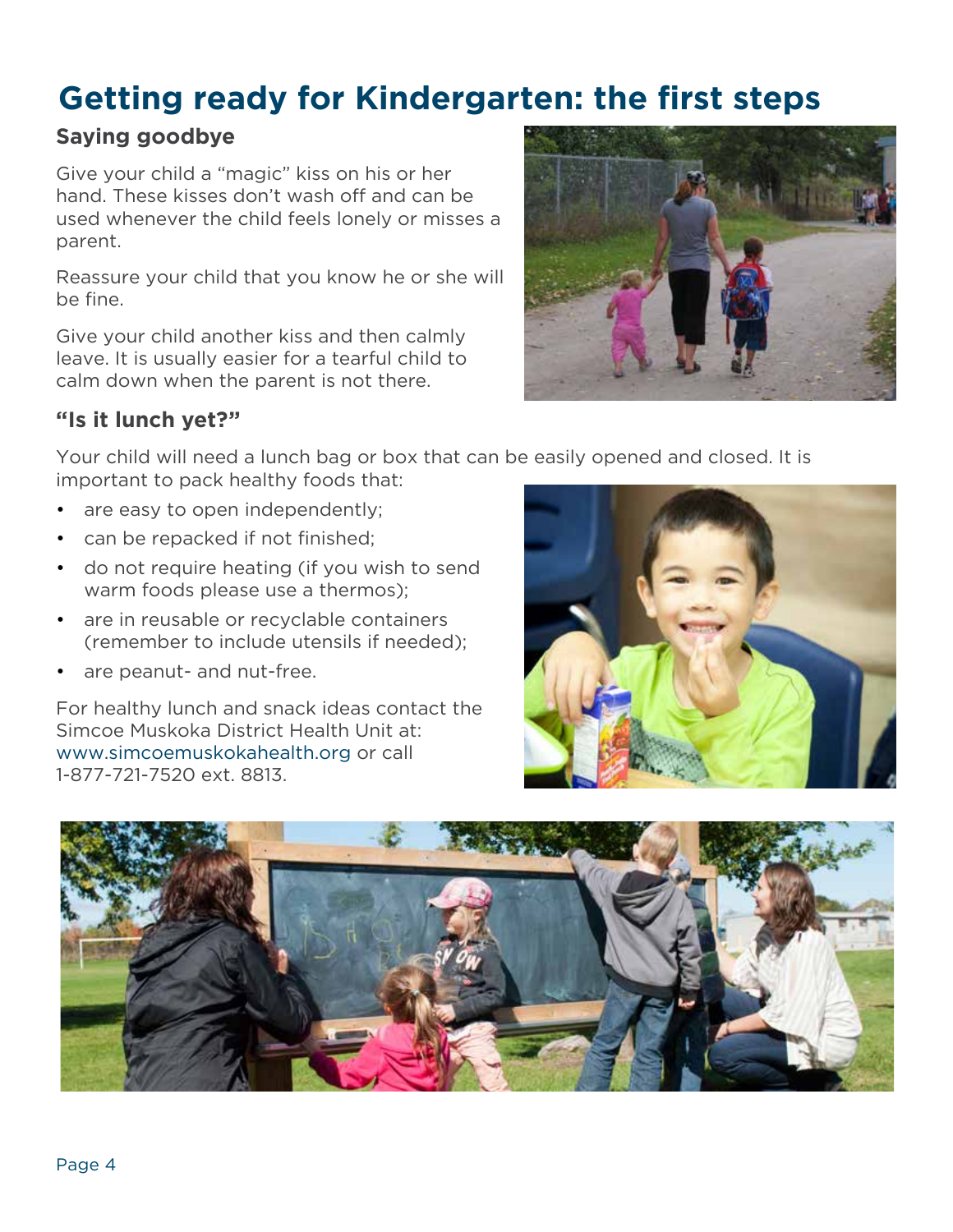## **What happens at school?**

#### **The Child**

Each child is a unique individual. Learning success depends on the development of feelings of confidence and self-esteem as well as the recognition of the value of the child's individual abilities.

#### **The Educators**

The teachers and early childhood educators create rich learning environments that are safe, caring, accepting, challenging and stimulating. Children are expected to think, to notice, to question, to explore, to discover, and to make connections. The educators carefully observe each child in order to know his or her growing capabilities and then provide appropriate learning experiences.



#### **Play**

Play is the child's natural way of making sense of the world. Children learn when all their senses are actively involved. They need to talk and think about everything they do. This is why our Kindergartens are active environments where children are involved with ideas, feelings, and concepts. Research indicates that play is the way young children learn best.

## **The Kindergarten program**

Kindergarten children are energetic, lively, sensitive, curious and creative. They learn best in an active setting, manipulating and playing with materials, investigating, observing, experimenting, inquiring, drawing conclusions and interacting with others.

Your child will have many experiences in the Kindergarten years that will prepare him or her for meeting expectations as outlined in the program.

Since children develop at different rates and in different ways the program is flexible and diverse. We provide a range of instructional supports and services to help all students learn and succeed - including early interventions, special education services, transition planning, etc.

Activities will engage all children in meaningful experiences which will be the foundations for:

- reading and writing
- solving problems
- manipulating materials
- speaking and listening
- viewing and thinking
- forming concepts

#### Your child's program will include four areas of learning. These areas are:

- Belonging and Contributing
- Self-Regulation and Well-Being
- Demonstrating Literacy and Mathematics Behaviours
- Problem Solving and Innovating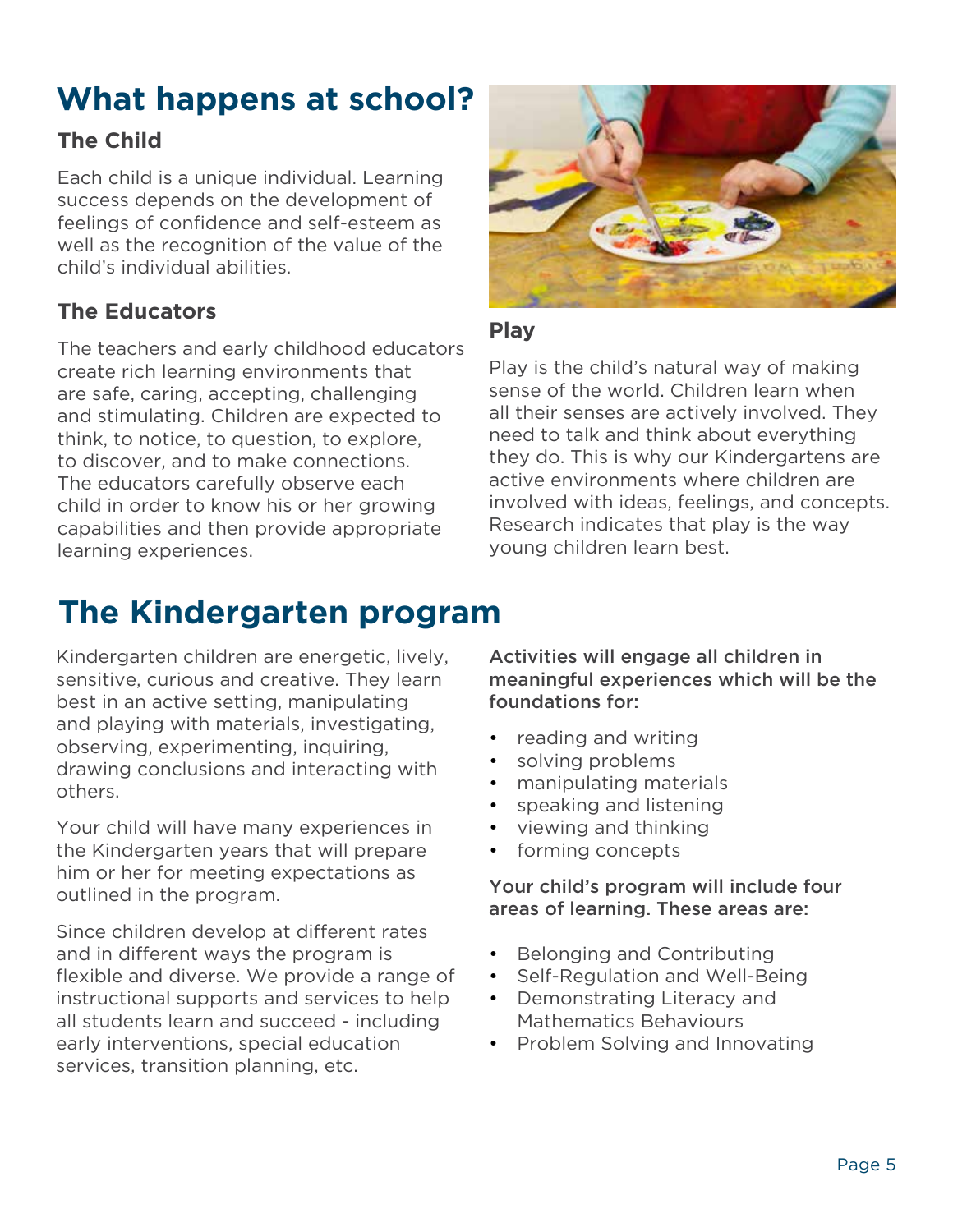## **In our program, children:**

- experience books, poems, verses and dramas
- listen to and tell stories
- imagine, wonder, think
- read and write
- become aware of colour, shape/size and numbers
- classify, sort, compare
- climb, run, jump, push, pull, catch, throw
- play alone or with others
- ride vehicles
- learn to share
- respond to rules and routines
- talk about safe behaviour
- talk about and/or express thoughts and feelings
- paint, draw, model, build, construct
- explore sand and water
- experiment
- sing, dance, move, make music
- play with dolls, puppets, and tools
- engage in dramatic play and role-playing
- explore, investigate, create, represent
- solve problems
- work with computers
- look, listen, hear, touch, taste
- think and make decisions



## **Communication of learning**

Communication between the teacher and home is crucial. You will learn about your child's growth at school in formal and informal ways.

You are encouraged to send notes, make phone calls or have a chat outside of the school at the end of the day when you wish to share information or ask questions. It is important to share any concerns or ask questions so your child's school experiences remain positive. If a major issue or concern arises, a conference may be arranged.

Each class has a system of regular communication with home. You may receive:

- newsletters
- phone calls
- monthly calendars • notes
- agendas

Your child will receive a 'Communication of Learning' three times during the year.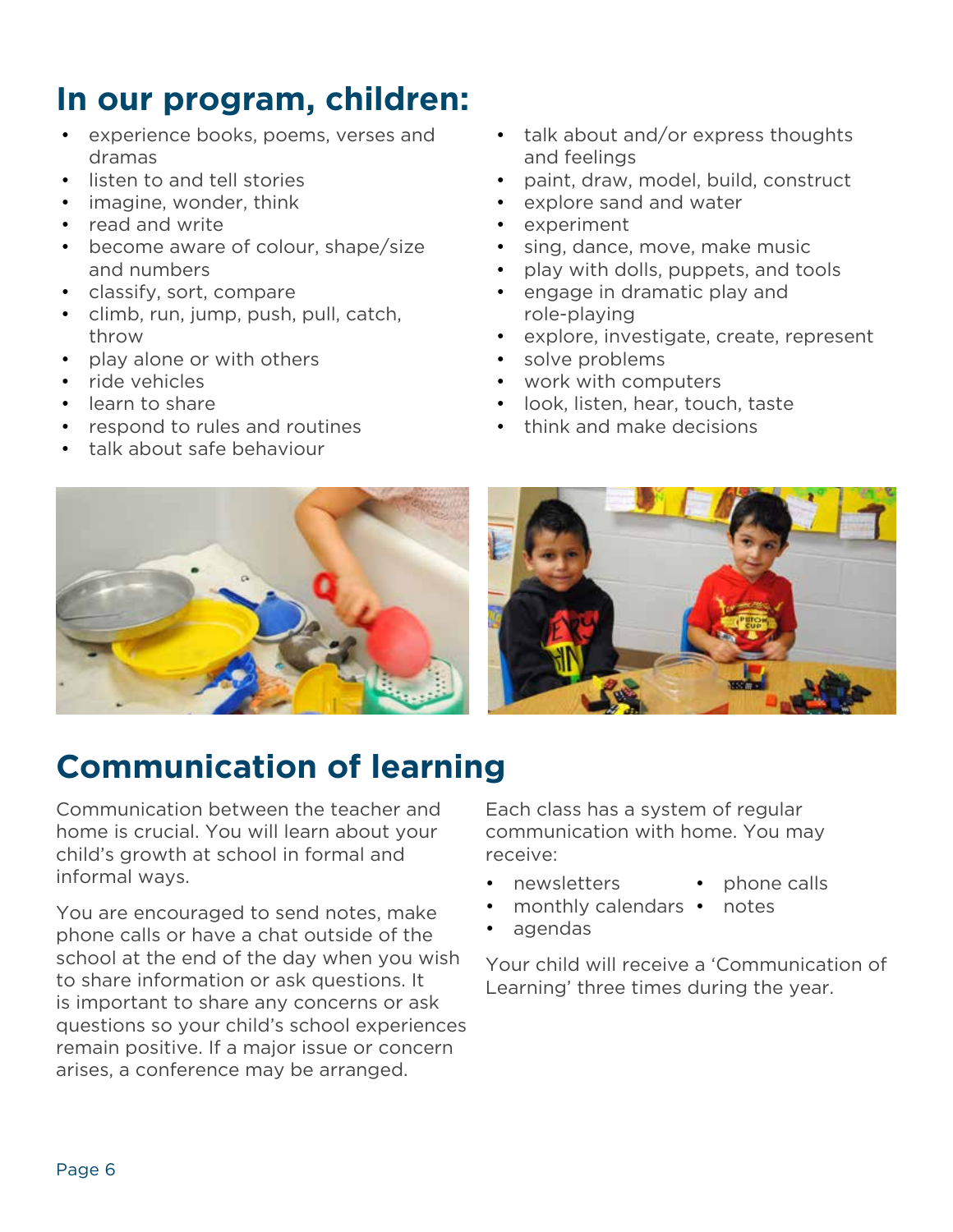## **How can I help my child at home?**

#### **LITERACY**

Reading aloud is the best way to prepare children for learning to read. It will help them develop a wide range of language skills needed for success in school and throughout life. In addition, there are many other fun things you and your child can do together to help growth and learning.

Cuddle up and read. Talk about the book, look at the pictures, read the same book over and over, talk about ideas and new words. Use funny voices, laugh, snuggle and have fun.

Let your child see you read. Your child will copy what you do.

Have books, magazines, comics, and other texts in your home. Buy books and give books or subscriptions as gifts. Don't forget that the public library is a great source of books and other texts. Get your child his or her own library card and enter a world of adventure.

Words are everywhere! Your child's world is filled with words — on cereal boxes, street signs, stores, posters, etc. Pick out words and letters whenever you can.





Sing, recite poems and nursery rhymes. This will help your child develop an ear for language as well as have fun.

Why? Encourage your child to ask questions and to use words to communicate.

Write with your child. Provide materials like pencils, markers, paper, and crayons for writing activities. Help your child to begin to learn his or her name and also to draw pictures and tell stories.

#### Work with your child on the computer.

Provide your child chances to use a computer with you. If you do not have one in your home they are available at the public library.

Watch T.V. and movies with your child. Talk about what you see, enjoy the time together but limit the time spent on these activities.

**Play games!** Play guessing games, finger paint, make (and bake) letters out of cookie dough, make words with magnetic letters or alphabet cereal.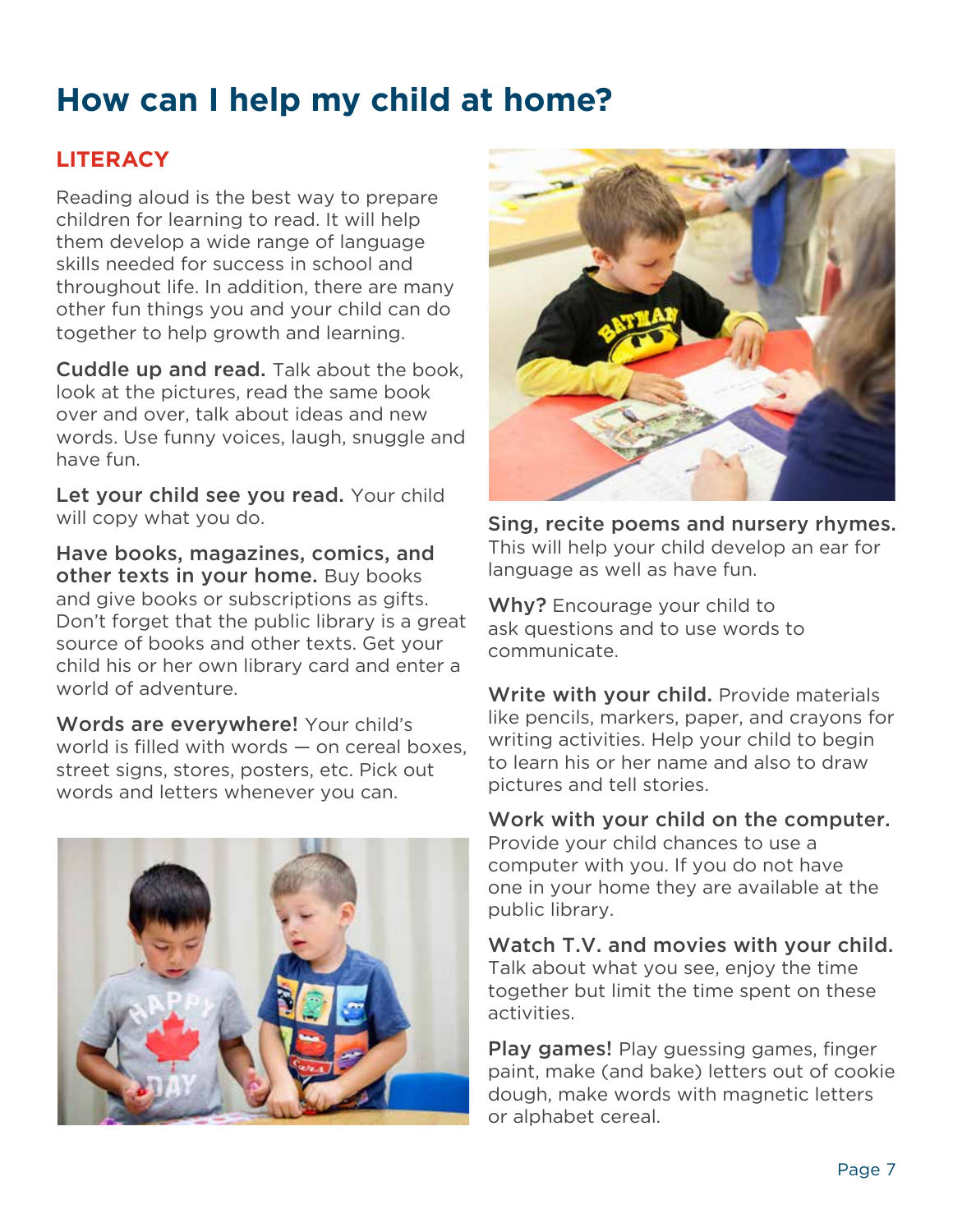## **How can I help my child at home?**

#### **EXPLORING THE WORLD**

Young children are very curious about the world around them and love to explore, experiment and manipulate materials. This exploration helps them learn many important skills in math and language but also gives a foundation for science, the arts and healthy living.

You and your child can:

- 1. Play outside. Go to the park, throw a ball, go to the beach, take a walk or ride your bikes. Active children are more likely to grow up to be healthy, active adults.
- 2. **Enjoy the world.** Take time to explore nature with your child. You can watch worms after it rains, dig in the garden and plant seeds, collect leaves, admire the snowflakes, etc. The possibilities are endless. Talk about what you see and do.
- 3. Be creative. Provide your child with opportunities to use art materials such as scissors, markers, glue, paint or crayons. Make playdough together and enjoy making amazing items.
- 4. Sing, dance and make music together. Sing songs, listen to children's music and dance to your favourite song.

#### **MATHEMATICS**

Math is already part of your daily life so let it be part of your child's.

You and your child can:

- 1. **Sort things** cutlery, laundry, games, toys, etc
- 2. **Count things** toys, steps to the corner, people at the table, buttons or street lamps. Sing counting songs and read counting books.
- 3. Cook cooking is filled with math. Talk about measuring, pouring, timing and counting (how many cookies are left).
- 4. See shapes point out and name shapes and patterns in your home and community.
- 5. Measure things check the temperature, pick out the biggest apple, compare the size of the two leaves, etc.
- 6. Play in the sand and in the bathtub - playing with sand and water will help your child learn many math concepts.

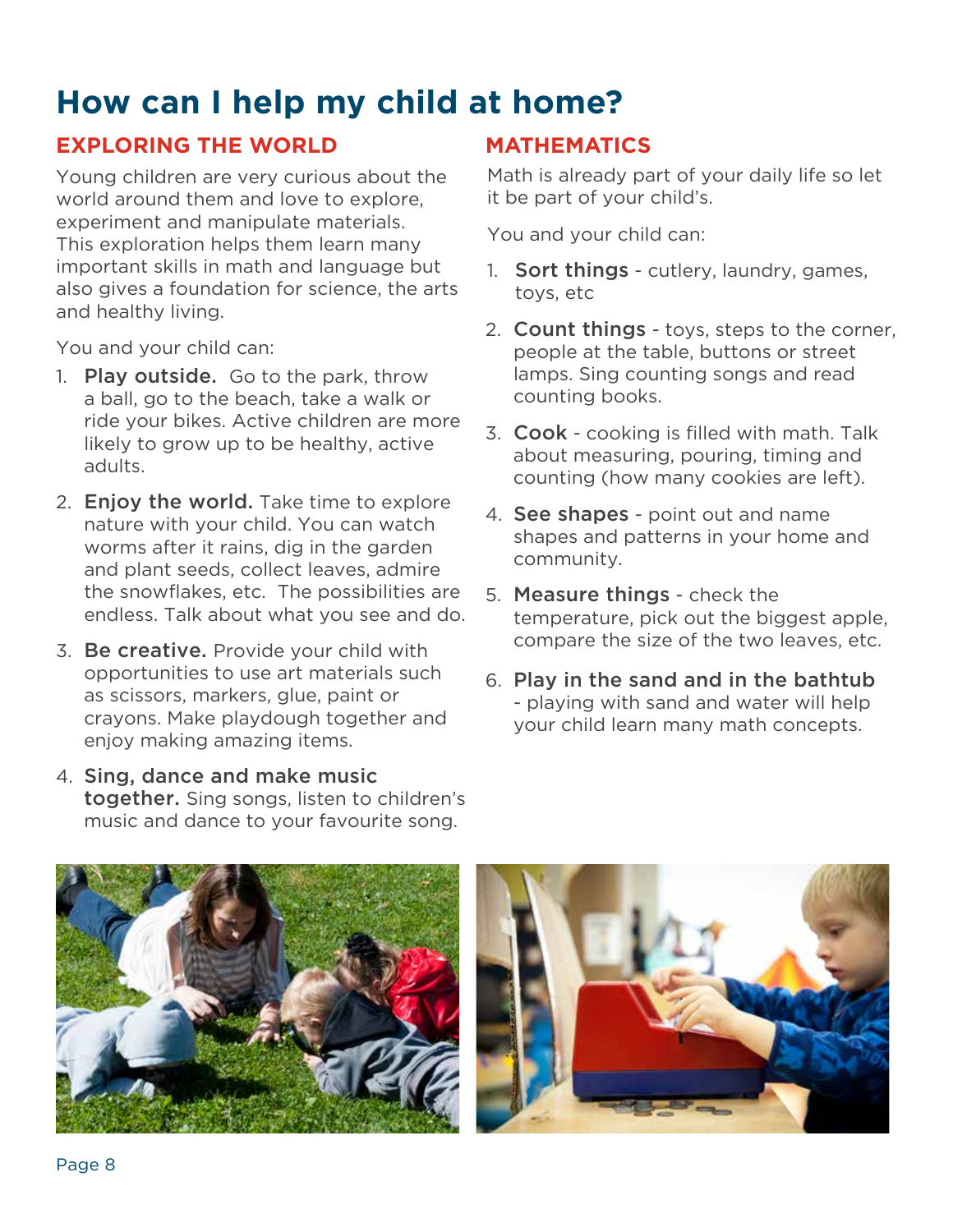## **Elementary School Transportation Information**

#### **Eligibility for Transportation**

Students attending their home school are eligible for transportation if their residence lies within the designated busing area of the school. School attendance and walkzone information is available at each school.

#### **Bus Stops**

Bus stops are designated within each school's boundary area. The distance each student will walk from home to the bus stop, the level of safety for the stopping of the bus, and the level of the safety for children standing at the stop are all considered when locating these stops.

#### **Pick Up and Drop Off**

Most transportation eligible students are picked up every morning and dropped off every afternoon at the designated bus stops closest to their homes. Some parents require regular before and/or after-school care for their children at a location other than at home.

If a student is eligible for transportation from their home address and their child-care location is within the school boundaries and is served by an existing bus route, the following exceptions to normal service are available:

- the student may be picked up either at the home stop or at the child-care location stop; and,
- the student may be dropped off at the child-care location stop every afternoon, five days per week, for the entire school year.

Parents wishing to make use of this service would make an application to the principal.

#### **Emergencies**

Emergency family situations may arise which require a change in either the pick-up or drop-off location for one or a few days.

Parents of transported students should make contingency plans for such situations so that they know where it is possible for their children to be dropped off. Buses cannot be rerouted or overloaded in order to handle such changes.

Requests for assistance in emergency situations will be handled by the principal.

#### **Responsibilities of the Parents**

#### Parents are responsible for:

- ensuring the safety and conduct of their children while waiting at and while travelling to and from the designated bus stop;
- ensuring that their children are at the bus stop prior to the scheduled arrival time of the bus – five minutes is recommended;
- arranging to have someone meet their primary age children at the designated bus stop;
- ensuring that their children have an alternative plan in case an adult is not home to accept them;
- knowing their children's bus route number and the name of the bus company;
- listening to the local radio stations during possible inclement weather situations.

To contact the Simcoe County Student Transportation Consortium, call **705–733-8965** or visit **www.simcoecountyschoolbus.ca**.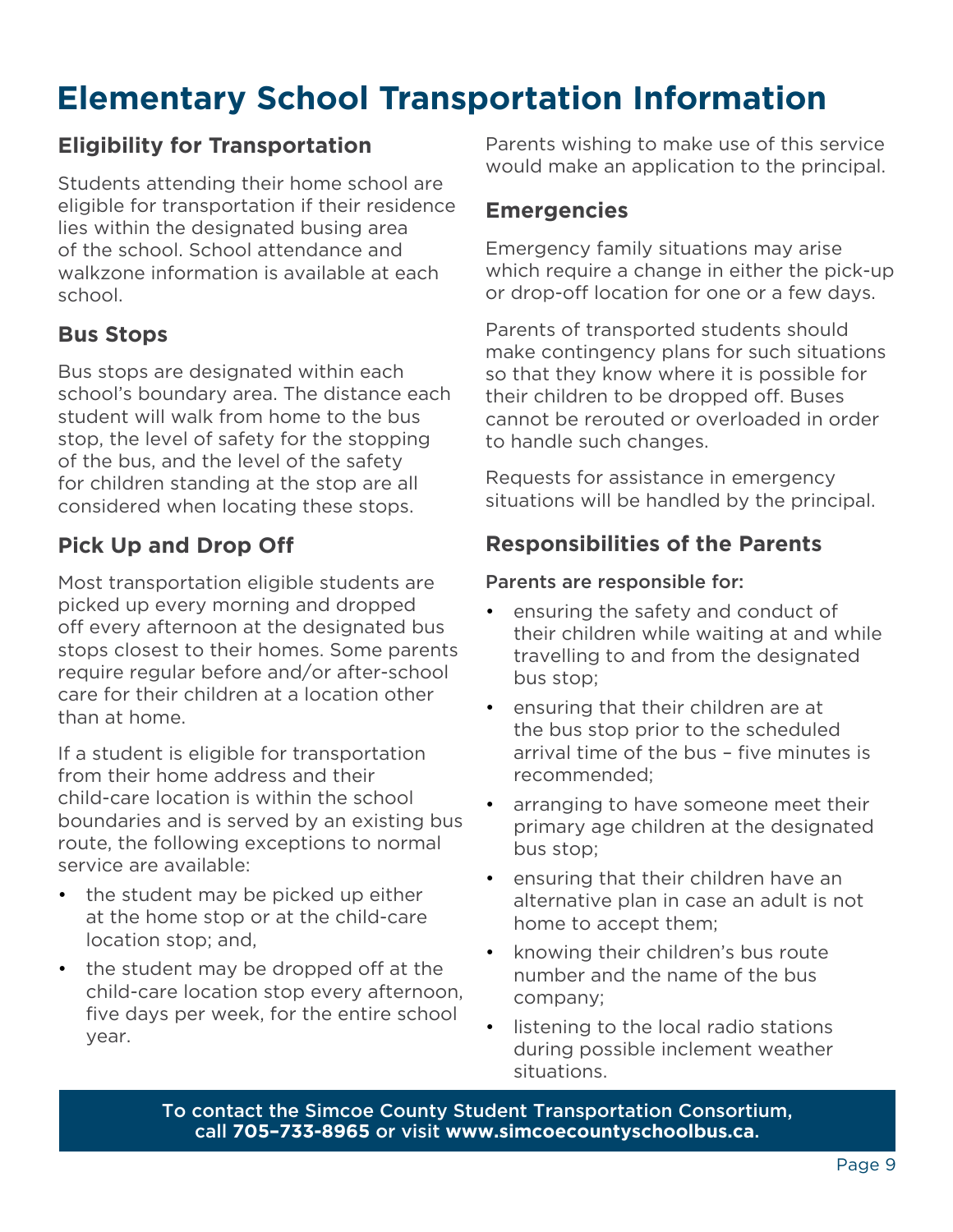## **Commit to Character**

The SCDSB provides safe supportive environments for positive learning and working experiences for all students and staff. Board and school initiatives are designed to teach and encourage students to be positive, productive members of our community. Character Development is the intentional modeling, teaching and practicing of positive character traits and is an integral part of each day. Character Development includes respecting others by listening, promoting responsibility and honesty, trusting and respecting the ideas of others, encouraging honest/responsible actions, respecting individual differences, as well as being responsible in learning.



### **SCDSB Commit to Character Traits**

#### **INTEGRITY**

We act justly and honourably in all that we do.

#### **RESPONSIBILITY**

We are accountable for our actions and we follow through on our commitments.

#### **COOPERATION**

We work together towards shared goals and purposes.

#### **CARING**

We show kindness towards others.

#### **RESPECT**

We treat ourselves, others and the environment with consideration and dignity.

#### **OPTIMISM**

We maintain a positive attitude and have hope for the future.

#### **HONESTY**

We behave in a sincere, trustworthy and truthful manner.

#### **EMPATHY**

We strive to understand and appreciate the feelings and actions of others.

#### **COURAGE**

We do the right thing, even when it's difficult.

#### **INCLUSIVENESS**

We include everyone in what we do and value their unique contributions.

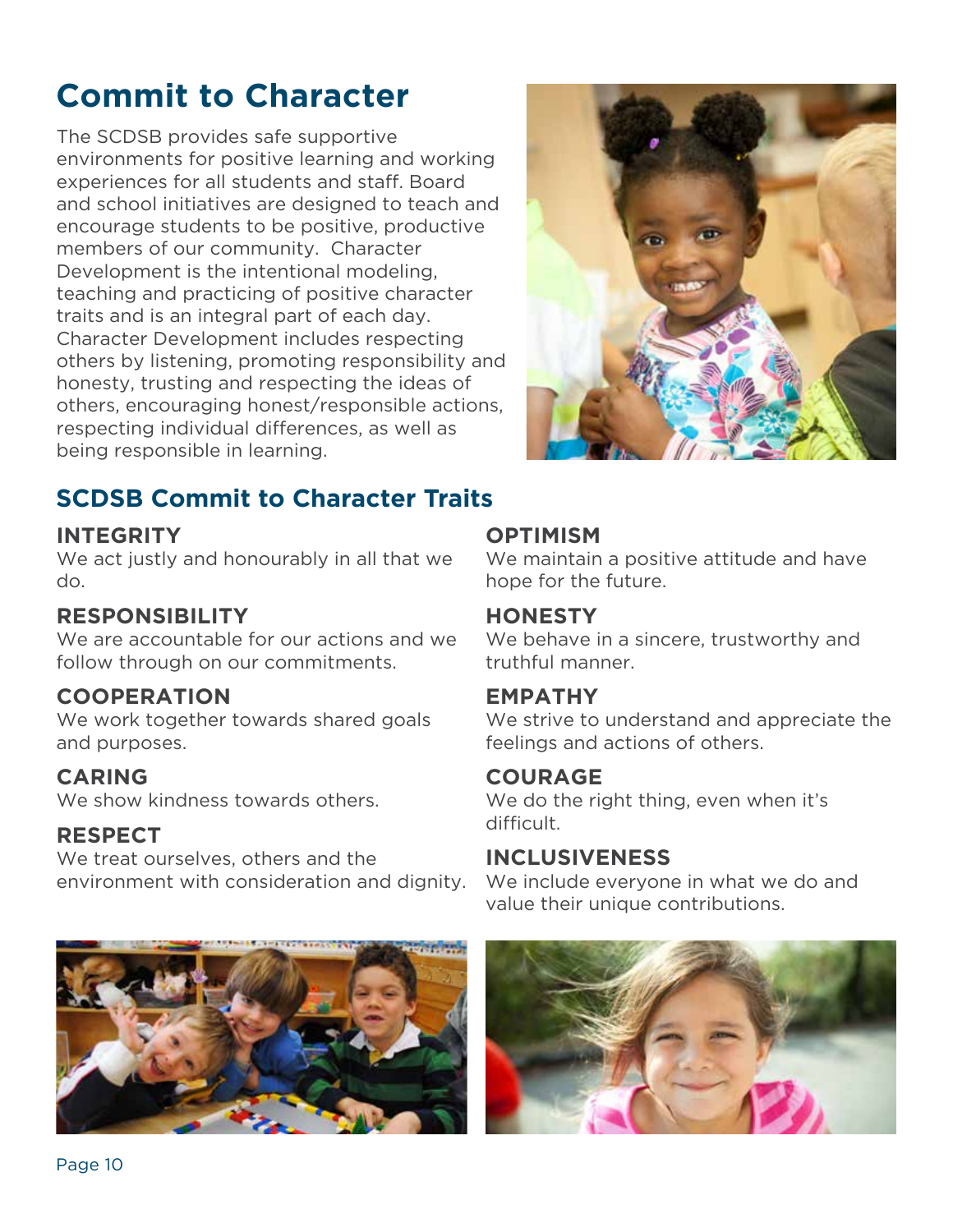

## **Visit us online at www.scdsb.on.ca.**